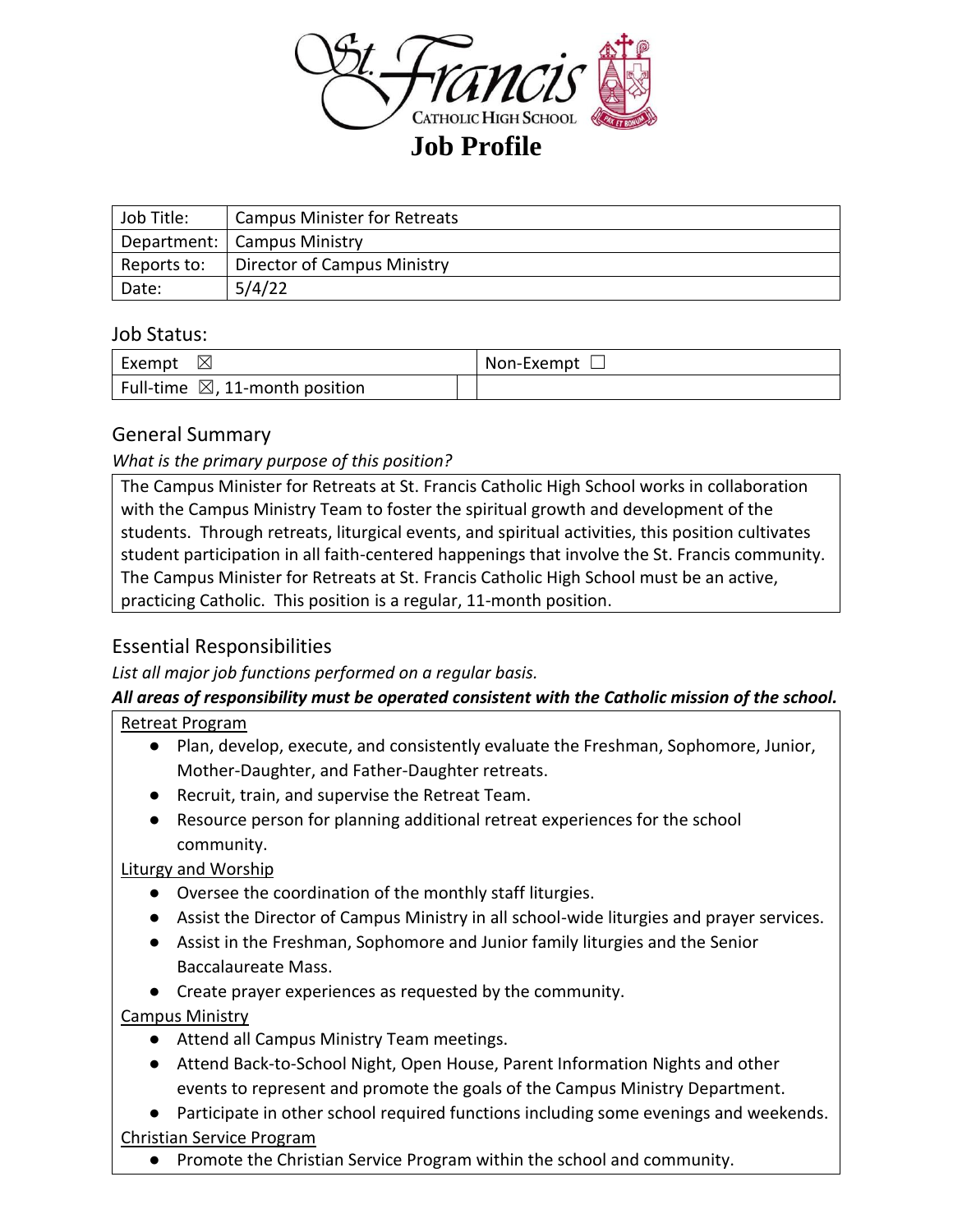

## Community Building

- Assist with the coordination of St. Francis Day, Advent and Lenten celebrations, Pax et Bonum/Catholic Schools Week, student assemblies and other calendared and noncalendared community celebrations.
- Encourage collaboration between Campus Ministry projects and school staff.
- Foster and support an inclusive educational environment.

## Student Leaders

- Build relationships with the students, evangelizing and empowering them as young disciples.
- Draw young people to responsible participation in the life, mission, and work of the Catholic faith community.
- Foster the total personal and spiritual growth of each young person.
- Develop volunteer and student leadership to assist in carrying out the priorities and programs of the Campus Ministry Department.
- Co-teach the Ministry Leadership class.

## Communication

- Maintain open and active lines of communication within the Campus Ministry Department.
- Provide information for various campus publications (homeroom announcements, Principal's Newsletter, The Pax et Bonum Magazine, etc.).
- Create promotional materials for campus ministry programs.
- Communicate with the retreat centers utilized by the retreat program.

### Financial

● Prepare and manage the budget for the retreat program.

# Job Specifications/Requirements

*List skills/experience required for adequate performance in this position. List preferred experience and skills, if any.*

### Education:

Master's Degree in Divinity, Pastoral Studies, Theology, or related field required. Job experience:

Three to five years of experience in Campus Ministry at the high school or college level. Technical/Functional skills:

- Ability to instruct pastorally.
- Have a deep understanding of the Catechism of the Catholic Church.
- Have a solid understanding of *Renewing the Vision for Catholic Youth Ministry*.
- Ability to educate and train in Catholic Social Teaching.
- Ability to view the job as a vocation.
- Enjoy working with young people in high school and retreat settings.
- Knowledge of the nuances of an all-girls high school setting.